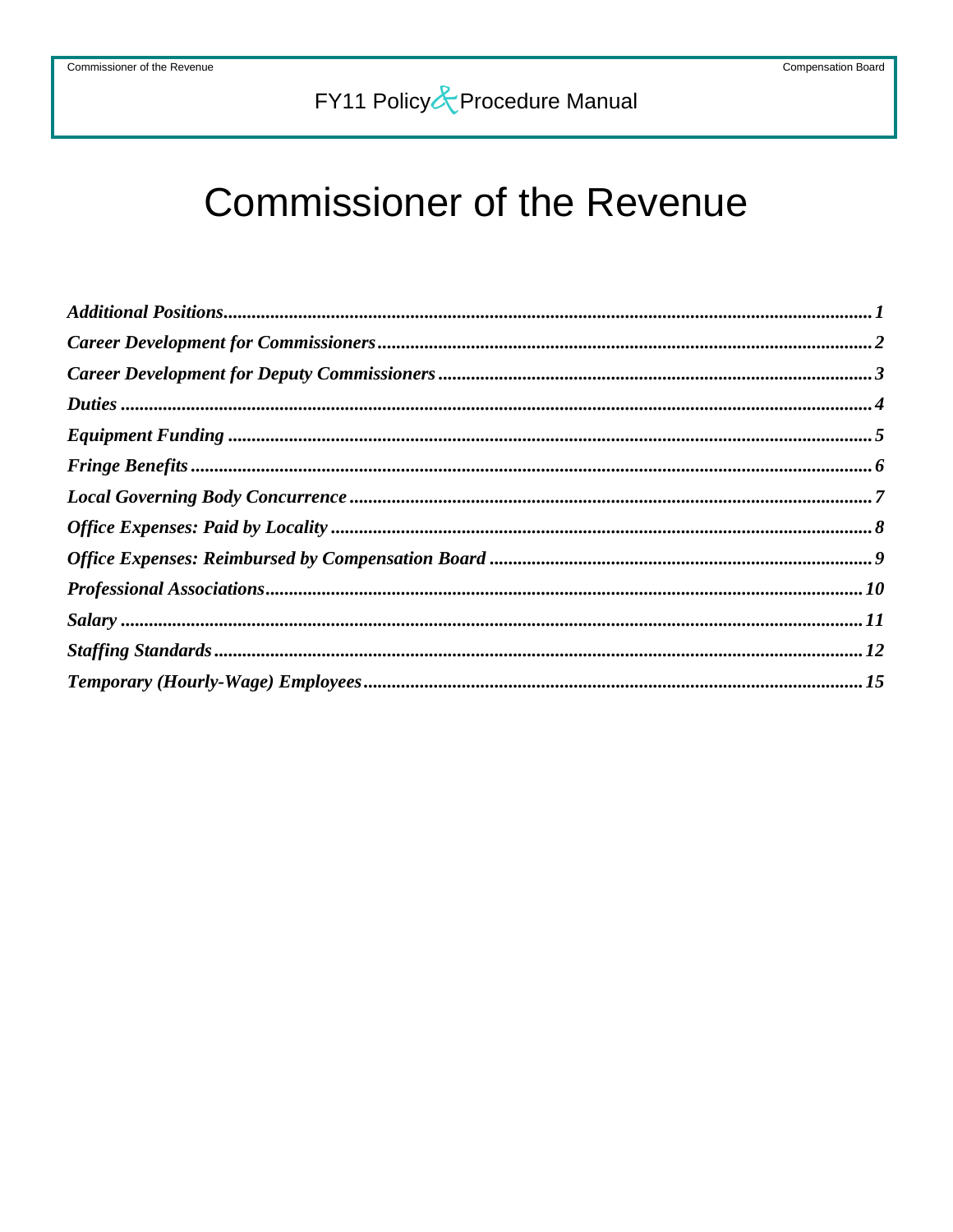### Additional Positions

### Compensation Board Policy

The 2010 General Assembly did not fund new positions for Commissioners of the Revenue's offices in FY11 to address staffing standards.

For more information regarding the additional positions, see the section entitled **Staffing Standards**. See also the section entitled **Position Reallocation** in the general section of this manual.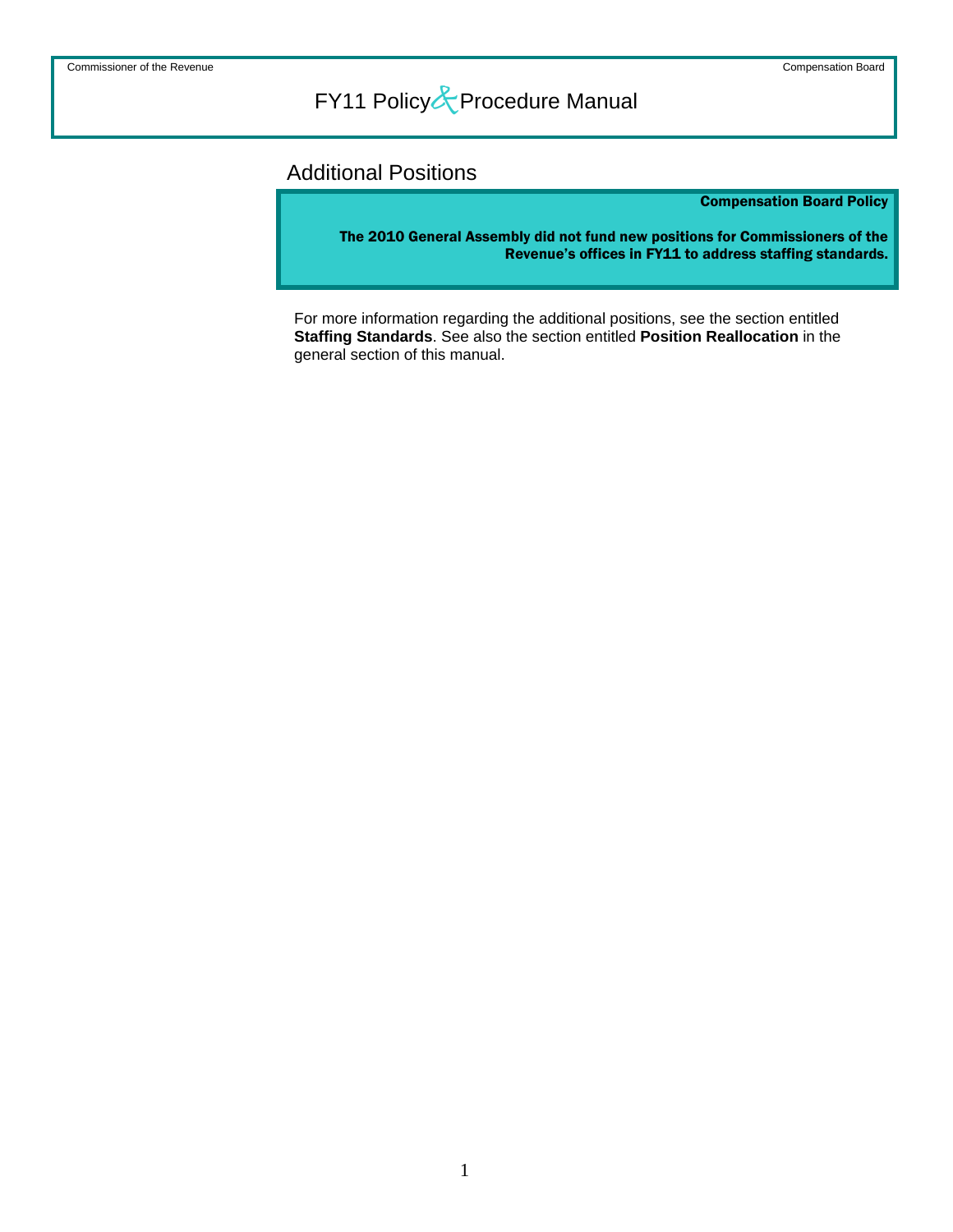#### 2010 Appropriation Act Item 67.50

C.1. Subject to appropriations by the General Assembly for this purpose, the Compensation Board shall provide for a Commissioners of the Revenue Career Development Program.

2. Following receipt of the Commissioner's certification that the minimum requirements of the Commissioners of the Revenue Career Development Program have been met, and provided that such certification is submitted by Commissioners of the Revenue as part of their annual budget request to the Compensation Board on or before February 1 of each year, the Compensation Board shall increase the annual salary shown in Paragraph A of this item by the amount shown herein for a 12 month period effective the following July 1. The salary supplement shall be based upon the levels of service offered by the Commissioner of the Revenue for his/her locality and shall be in accordance with the following schedule:

### Item 67.90

S. Notwithstanding Items 67.20, 67.40, 67.50, 67.60, 67.70 and 67.80, any Career Development Program supported by the Compensation Board with state funds shall remain in effect for those individuals who were participating in the program prior to January 1, 2010, and still meet all necessary program qualifications.

### Career Development for Commissioners

#### Compensation Board Policy

Commissioners of the Revenue may certify and re-certify participation in the Career Development Program during the annual budget request to the Compensation Board on or before February 1 of each year.

Subject to appropriations by the General Assembly, the Compensation Board provides for a Commissioner of the Revenue Career Development Program. Original certifications and re-certifications are a part of each year's annual budget request to the Compensation Board on or before February 1 of each year. The associated salary increases ranging from 4.7% to 9.3% become effective the following July 1 for a full year. Officers that certify having met the minimum criteria for the career development program by February 1 are eligible to receive a salary increase the following July 1, subject to funding by the General Assembly.

The percent of salary increase depends on the services provided by the Commissioner of the Revenue in addition to meeting the minimum criteria of the Career Development Program:

| Salary Increase | Service Provided                                                             |
|-----------------|------------------------------------------------------------------------------|
| 4.7%            | Minimum criteria                                                             |
| 7.0%            | Minimum criteria AND State Income Tax<br><b>OR Real Estate Tax Services</b>  |
| 9.3%            | Minimum criteria AND State Income Tax<br><b>AND Real Estate Tax Services</b> |

The number of eligible participants has exceeded funds available to provide for CDP related salary increases since FY07. No funding is available for participants that were newly eligible and met the criteria of the program since FY07.

The 2010 General Assembly approved funding for existing FY10 participants in the programs, and approved language providing that the programs remain in effect in FY11 only for individuals participating in the programs prior to January 1, 2010 and still meeting all program requirements.

More information regarding criteria for the Career Development Program for Commissioners of the Revenue can be found on the Compensation Board website under the Publications and Forms tab at [http://www.scb.virginia.gov.](http://www.scb.virginia.gov/)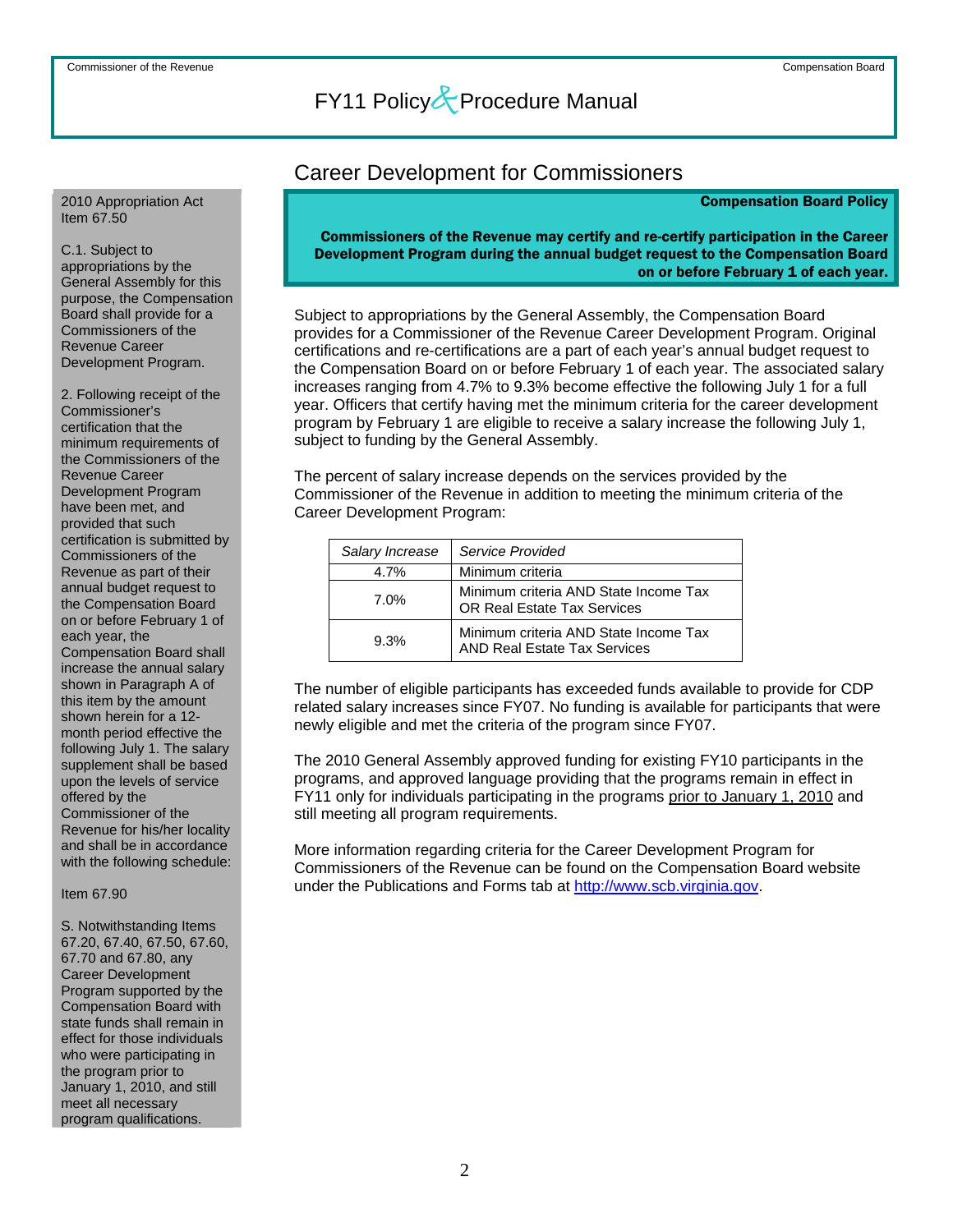#### 2010 Appropriation Act Item 67.50

D.1. Subject to appropriations by the General Assembly for this purpose, the Compensation Board shall provide for a Deputy Commissioners' Career Development Program.

2. For each Deputy Commissioner selected by the Commissioner of the Revenue for participation in the Deputy Commissioners' Career Development Program, the Compensation Board shall increase the annual salary established for that position by 9.3 percent, following receipt of the Commissioner of the Revenue's certification that the minimum requirements of the Deputy Commissioners' Career Development Program have been met, and provided that such certification is submitted by the Commissioner of the Revenue as part of the annual budget request to the Compensation Board on or before February 1st of each year for an effective date of salary increase of the following July 1st.

#### Item 67.90

S. Notwithstanding Items 67.20, 67.40, 67.50, 67.60, 67.70 and 67.80, any Career Development Program supported by the Compensation Board with state funds shall remain in effect for those individuals who were participating in the program prior to January 1, 2010, and still meet all necessary program qualifications.

### Career Development for Deputy Commissioners

#### Compensation Board Policy

A Commissioner of the Revenue who selects Deputy Commissioners for the Career Development Program certifies that the minimum requirements of the program have been met and then submits the certification as part of the annual budget request to the Compensation Board on or before February 1 of each year.

Original certification and re-certifications that the minimum requirements of the program have been met and identification of deputies meeting the criteria for the Deputy Commissioner Career Development Program are a part of each year's annual budget request to the Compensation Board on or before February 1 of each year. Subject to appropriations by the General Assembly, the associated salary increase of 9.3% becomes effective the following July 1 for a full 12 months. Funding for participation in the deputy program has not been increased since its inception. The number of eligible participants has exceeded funds available to provide for CDP related salary increases since FY07. No funding is available for participants that were newly eligible and met the criteria of the program since FY07.

The 2010 General Assembly approved funding for existing FY10 participants in the programs, and approved language providing that the programs remain in effect in FY11 only for individuals participating in the programs prior to January 1, 2010 and still meeting all program requirements.

More information regarding the criteria and other details of the Career Development Program for Deputy Commissioners of the Revenue can be found on the Compensation Board website under the Publications and Forms tab at [http://www.scb.virginia.gov.](http://www.scb.virginia.gov/)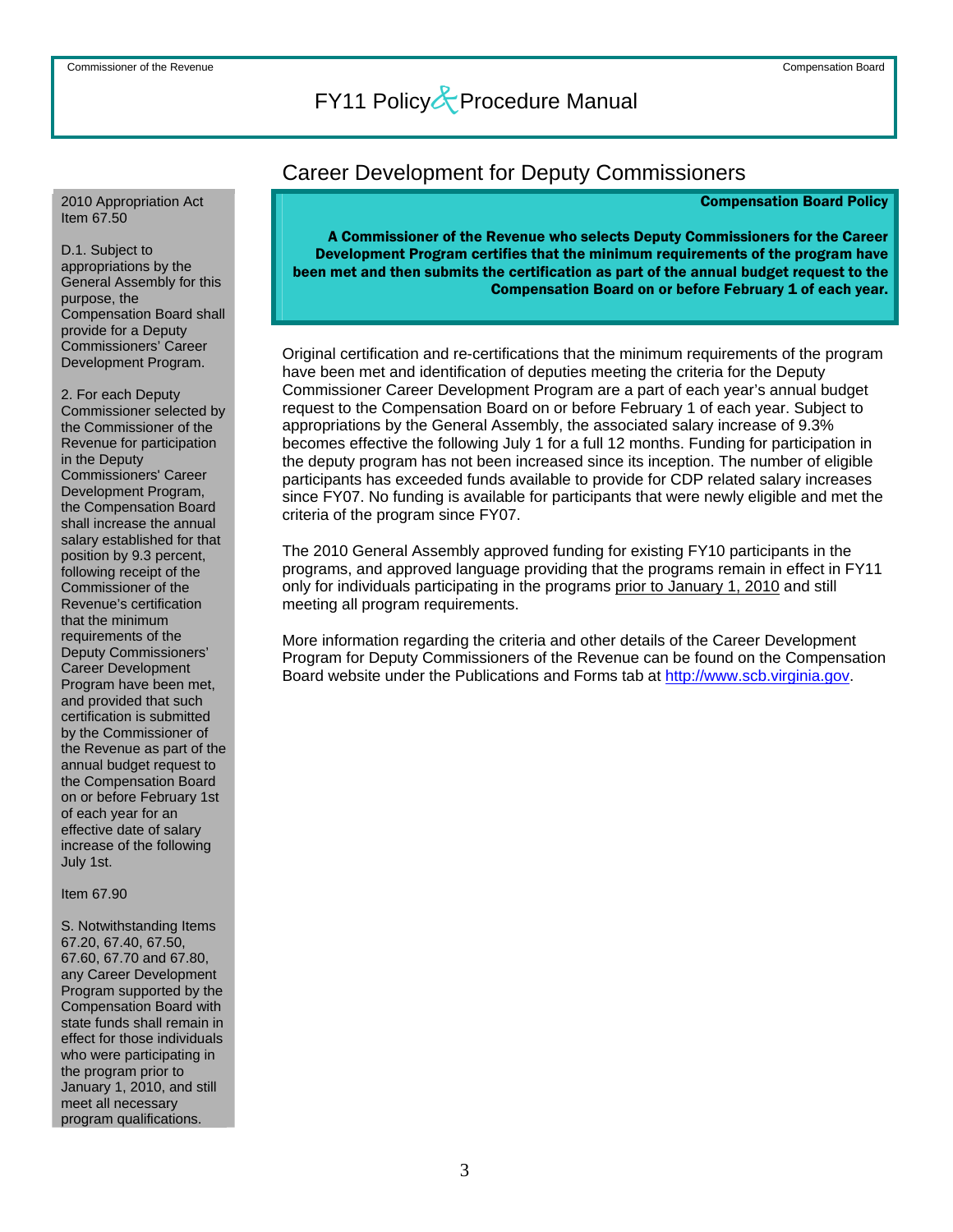### **Duties**

#### Compensation Board Policy

The duties of the Commissioner of the Revenue are to assess property, income and license taxes, to collect and audit tax returns, and to keep an accurate accounting of all delinquent tax accounts.

The local governing body may request performance of other duties consistent with that of a Commissioner of the Revenue.

Like all Constitutional Officers (excluding Clerks), the Commissioner of the Revenue is elected to a term of four years. Commissioners of the Revenue are the chief tax assessing officers in Virginia's cities and counties. They administer the assessments for businesses and individuals, including:

- Real estate taxes (in some cities and large suburban counties, assessors handle this function);
- Personal property taxes;
- Business license fees;
- Consumer utility taxes;
- Machinery and tools taxes;
- Merchants capital taxes; and
- Special taxes on meals, lodging, and cigarettes.

Commissioners of the Revenue also spend considerable time working on state income taxes, helping citizens complete their returns and performing initial processing prior to delivery of the forms to the State Department of Taxation.

### Code of Virginia § 15.2-1636

The voters in every county and city shall elect a commissioner of the revenue, unless otherwise provided by general law or special act. The commissioner of the revenue shall exercise all the powers conferred and perform all the duties imposed upon such officer by general law. He may perform such other duties, not inconsistent with his office, as the governing body may request. He shall be elected for a term of four years as provided by general law.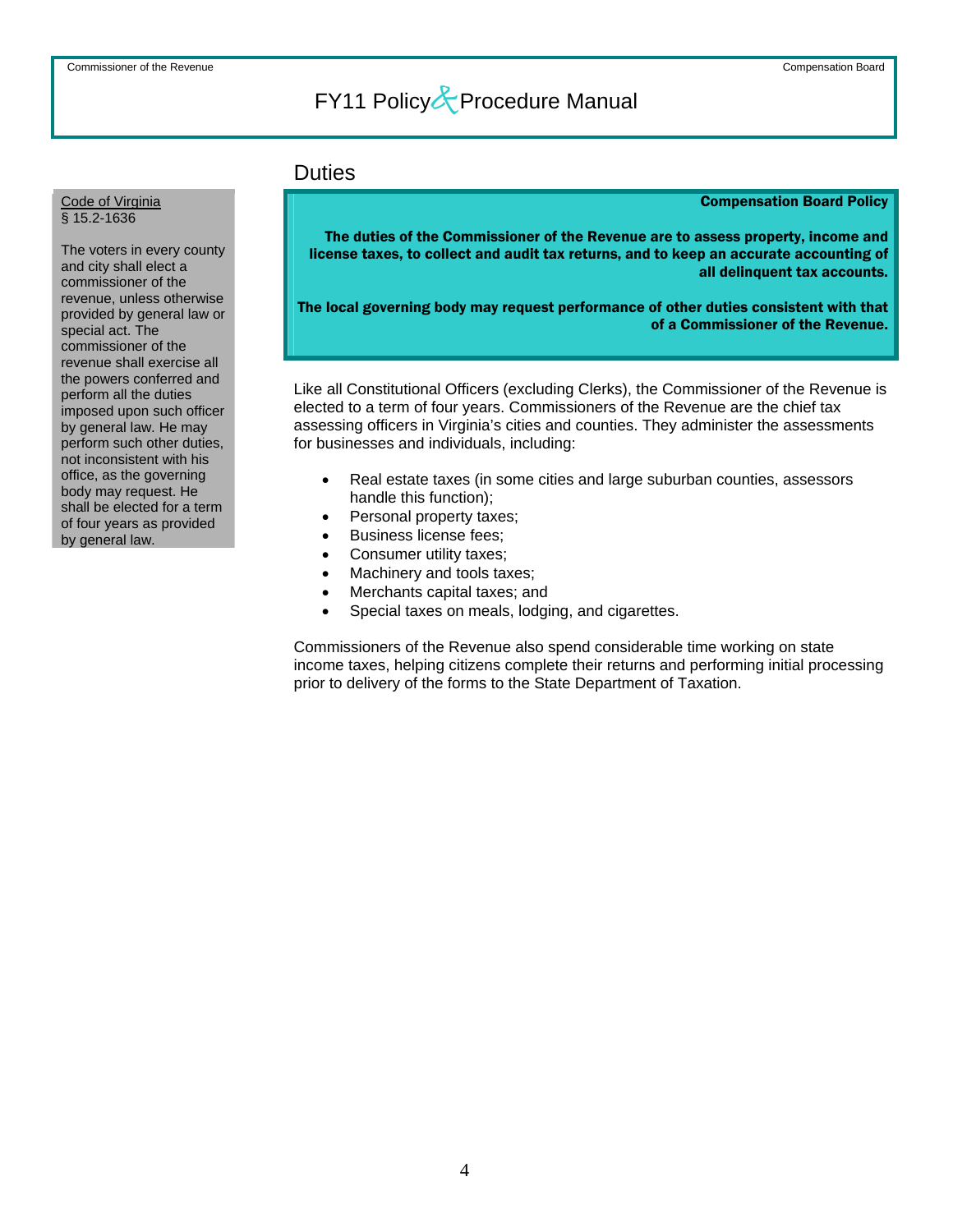### Equipment Funding

### Compensation Board Policy

The Compensation Board reimburses the local governing body one-third of the amount it approves in equipment funding for Commissioners of the Revenue, multiplied by the fiscal stress factor.

Equipment funding was not approved for FY11. In years that equipment funding is approved, it is provided as a one-time funding approval and must be expended prior to request for reimbursement no later than the May reimbursement period.

Amounts approved will not be available for reimbursement in the June reimbursement period or in a subsequent fiscal year.

For more information, see **Equipment Funding** and **Fiscal Stress Factor** in the general section of this manual.

### Code of Virginia § 15.2-1636.14 (excerpt)

E. In the case of each county and city commissioner of the revenue, the cost of such office furniture, office equipment and office appliances as may be specifically authorized by and included in the then current expense allowance made to such officer under the provisions of this article, shall be paid in the proportion of two-thirds by the county or city and onethird by the Commonwealth.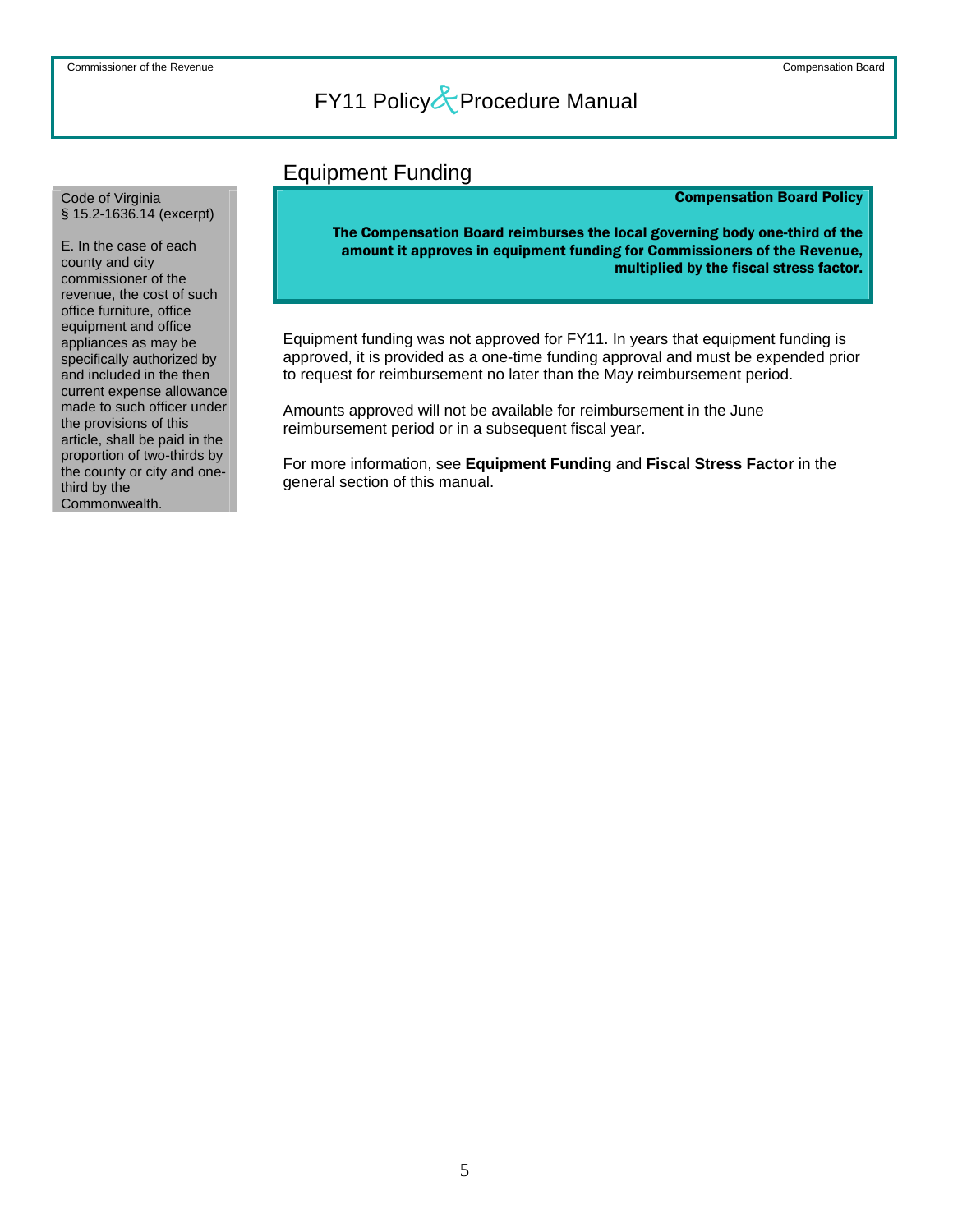### Fringe Benefits

### Compensation Board Policy

The Compensation Board reimburses local governing bodies for fringe benefits for Commissioners of the Revenue and their Compensation Board-funded staff at the same percentage it reimburses approved salary amounts.

The Compensation Board reimburses for fringe benefits based on approved salary amounts reimbursed. The rates for FY11 are:

- Virginia Retirement System (VRS) retirement contributions at the locality's employer share contribution rate, or 2.13%, whichever is less;
- FICA at 7.65% of the taxable portion of the salary for permanent positions and hourly wage employees; and
- VRS Group Life Insurance at 0.28%.

For more detailed information regarding benefits of Constitutional Officers, see the section entitled **Fringe Benefits** in the general section of this manual.

2010 Appropriation Act, Item 67.90

R.1. Compensation Board payments of, or reimbursements for, the employer paid contribution to the Virginia Retirement System, or any system offering like benefits, shall not exceed the Commonwealth's proportionate share of the following, whichever is less: (a) the actual retirement rate for the local constitutional officer's office or regional correctional facility as set by the Board of the Virginia Retirement System or (b) the employer rate established for the general classified workforce of the Commonwealth covered under and payable to the Virginia Retirement System.

2. The rate specified in paragraph R.1. shall exclude the cost of any early retirement program implemented by the Commonwealth. 3. Any employer paid contribution costs for rates exceeding those specified in paragraph R.1. shall be borne by the employer.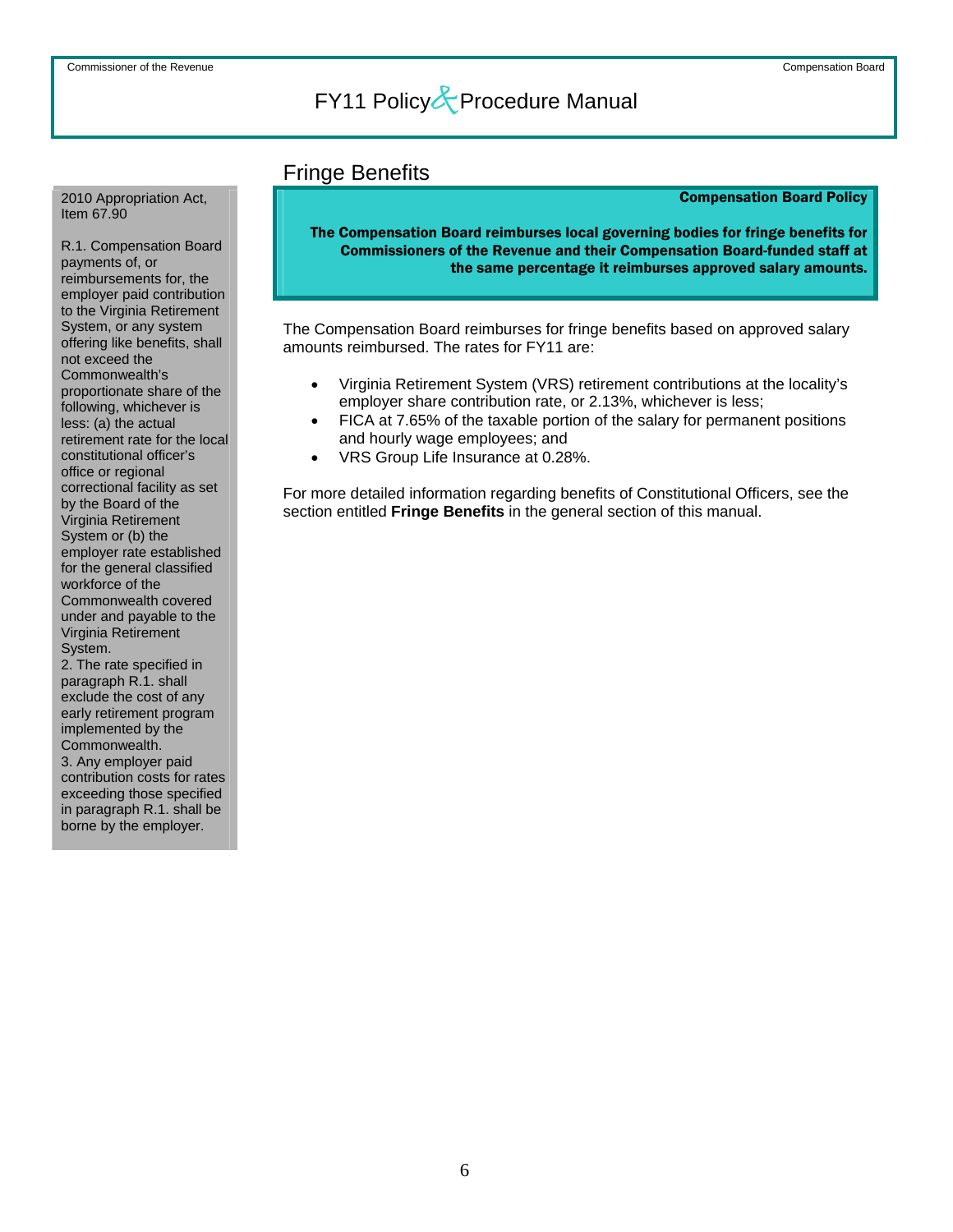### Local Governing Body Concurrence

### Compensation Board Policy

The local governing body is required to provide written concurrence with any Commissioner of the Revenue's request to increase their budget or transfer budgeted funds to equipment expense within the fiscal year.

For more information regarding fund transfers, see the section entitled **Fund Transfer Request** in the general section of this manual.

### Code of Virginia § 15.2-1636.16 (excerpt)

The budgets fixed by the Compensation Board may thereafter be amended by the Compensation Board upon the request of the officer or local governing body or when changed circumstances so require. No budget shall be increased if any portion of the increase is payable from local funds without the concurrence of the local governing body.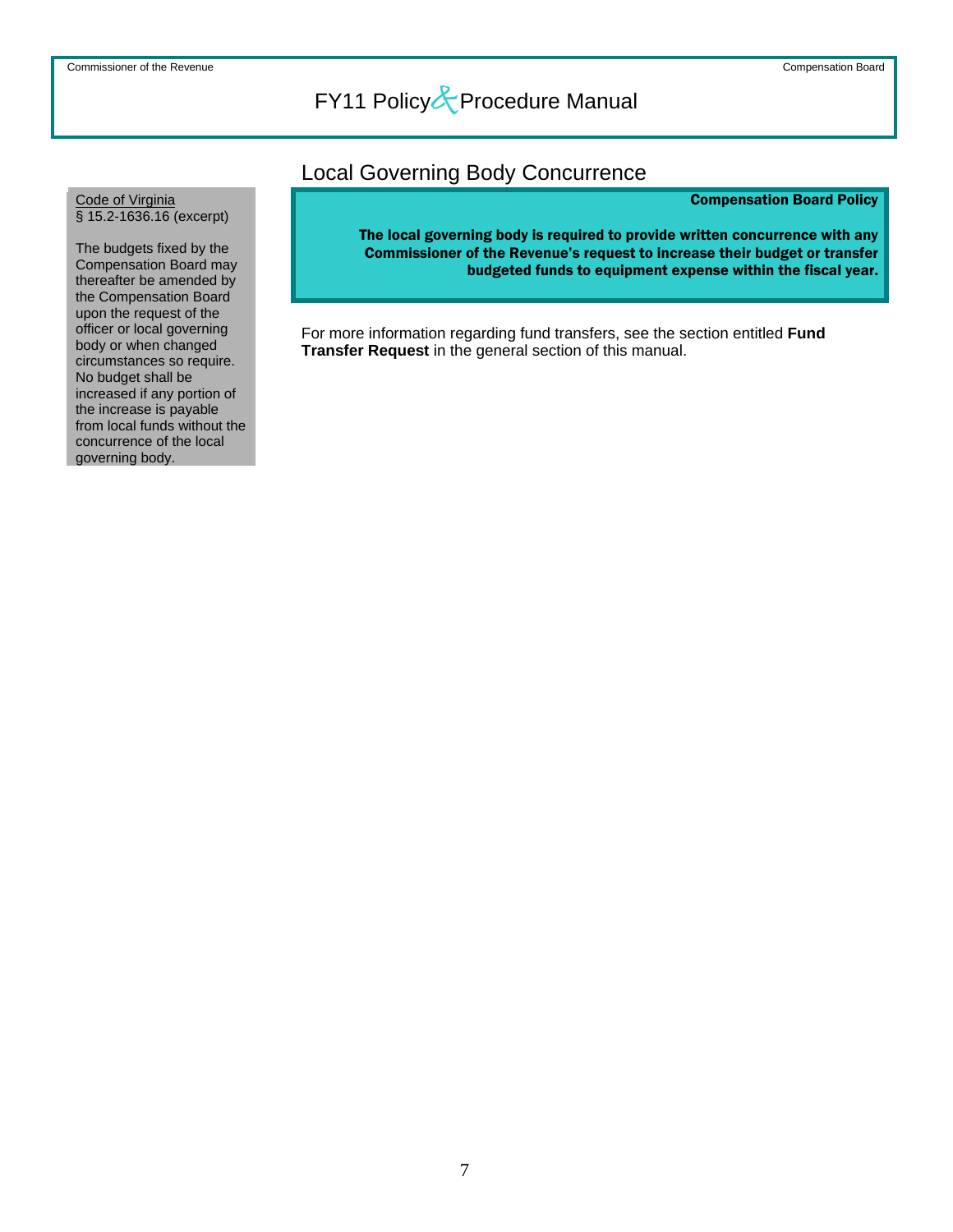### Office Expenses: Paid by Locality

### Compensation Board Policy

The local governing body is responsible for the majority of office expenses for a Commissioner of the Revenue.

The locality is responsible for:

- Notary Seal, fees or application fee;
- Office space or rent, heat, water, light, and janitorial services;
- Chair mats or calculator maintenance contracts;
- Subscription to periodicals, newspapers, or Code of Virginia;
- Name tags, desk signs, or business cards;
- Tags, stamps, decals, stickers, or other devices intended to evidence the payment of local license or local excise taxes; and
- Custom software.

The locality is responsible for all custom forms, sheets, or books for assessment or collection of state or local taxes or levies in lieu of standard forms, sheets, and books supplied by the Commonwealth. This includes:

- Applications or building permits;
- Custom check registers;
- Employee earnings notice;
- Real estate forms:
- Delinquent real estate tax statements;
- Personal property forms;
- Billing forms or collection of charges for utility or other special services rendered by a county or city;
- Vehicle registration forms; and
- Yard sale or garage sale applications.

The locality is responsible for services, including:

- Audit services and
- Telephone equipment installation costs.

If you have any questions concerning whether an expense is reimbursable by the Compensation Board please call prior to the expenditure.

For more information regarding office expenses, see the sections entitled **Equipment Funding**, **Office Expenses: Reimbursed by Compensation Board** and **Professional Associations**. See also **Office Expenses** in the general section of this manual.

#### Code of Virginia § 15.2-1636.14 (excerpt)

F. If any county or city commissioner of the revenue uses any forms, sheets, or books of any kind for the assessment or collection of state or local taxes or levies, or in connection with the assessment or collection of such taxes or levies, in lieu of the standard forms, sheets or books furnished by the Commonwealth, no part of the cost of such forms, sheets or books shall be paid by the Commonwealth.

G. The cost of all forms, sheets and books of all kinds used for the assessment or collection of local license and local excise taxes or used in connection with the assessment or collection of local license and local excise taxes, shall be paid entirely out of the local treasury, including the cost of any tags, stamps, stickers, or other devices intended to evidence the payment of any such local license or local excise taxes.

H. The cost of all forms, sheets and books of all kinds used in the ascertainment, billing or collection of charges for utility or other special services rendered by a county or city, shall be paid entirely by the locality. The governing body of each county and city shall provide suitable office space for the commissioner of the revenue, together with the necessary heat, light, water and janitorial service.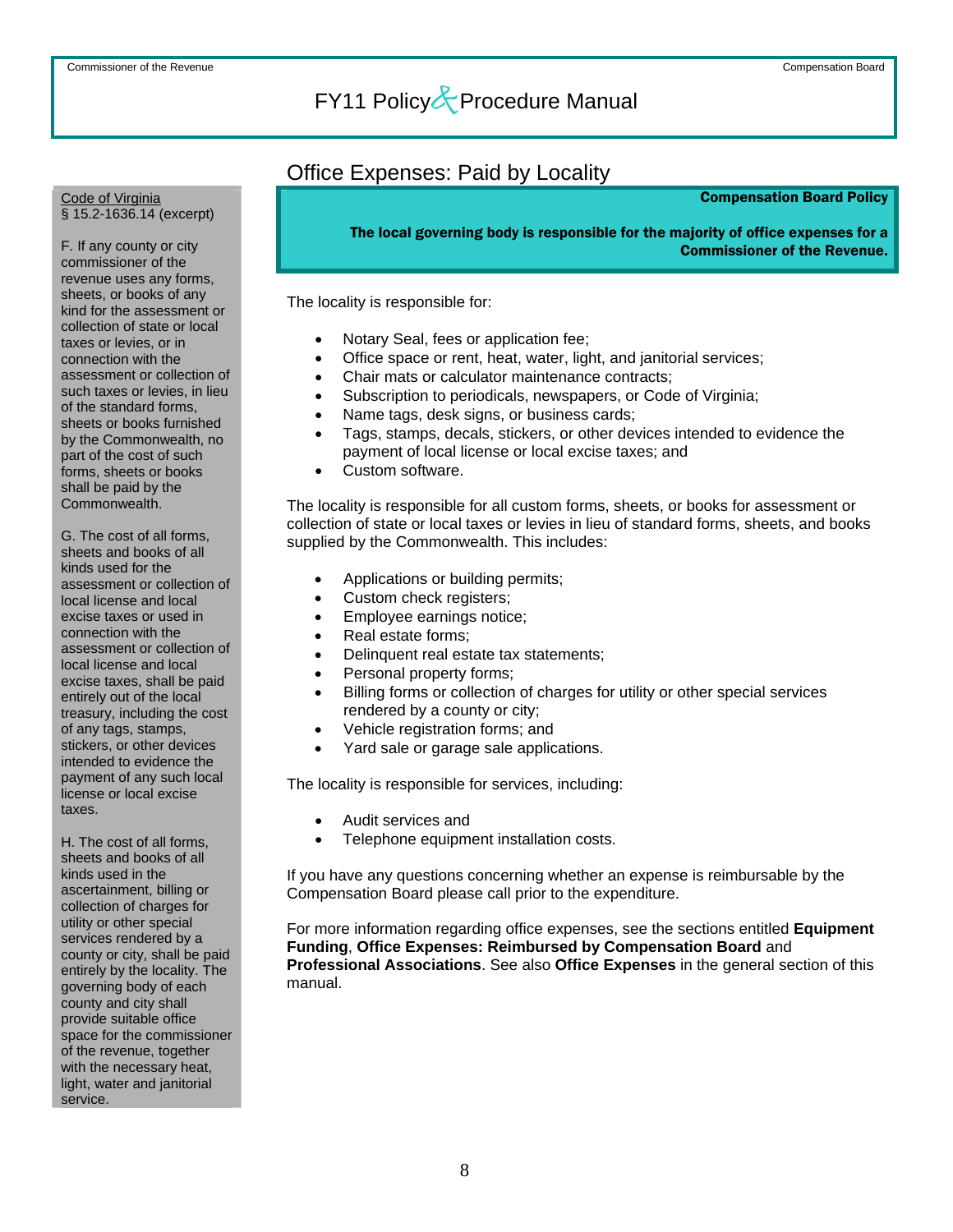### Office Expenses: Reimbursed by Compensation Board

#### Compensation Board Policy

### The Compensation Board reimburses 50% of the budgeted amount for specific office expenses of Commissioners of the Revenue.

Base budgets for temporary (hourly-wage) employee salaries are based upon the same level as approved in the previous fiscal year (as adjusted through any base budget transfer requests during the fiscal year) and changes made in implementation of FY11 budget reductions. The Compensation Board reimburses for:

- Office supplies;
- Internet access costs (line charges, ISP costs or locality service charges);
- Stationary, postage;
- Printing;
- Data processing services;
- Telephone service;
- Repairs to office furniture and equipment; and
- Commissioners of Revenue Association (CRAV) dues.

If you have any questions concerning whether an expense is reimbursable by the Compensation Board please call prior to the expenditure.

For more information regarding office expenses, see the sections entitled **Equipment Funding**, **Office Expenses: Paid by Locality**, and **Professional Associations**. See also **Office Expenses** in the general section of this manual.

#### Code of Virginia § 15.2-1636.15 (excerpt)

A. Whenever a county or city attorney for the Commonwealth, treasurer or commissioner of the revenue purchases office furniture, office equipment, office appliances, tax tickets for state and local taxes collectible by county and city treasurers, stationery, office supplies, postage, data processing services, printing, advertising, telephone or telegraph service, or repairs to office furniture and equipment in conformity with and within the limits of allowances duly made and contained in the then current budget of any such officer under the provisions of this article, the invoices therefor, after examination as to their correctness, shall be paid by the county or city directly to the vendors, and the Commonwealth shall monthly pay the county or city the state's proportionate part of the cost of such items on submission by such officer to the Compensation Board of duplicate invoices and such other information or evidence as the Compensation Board may deem necessary. This section shall also apply to the payment of the premiums on the official bonds of such officers, their deputies and employees, and to the premiums on burglary and other insurance, except the premium on the bond of a treasurer the payment of which is governed by other

provisions of law.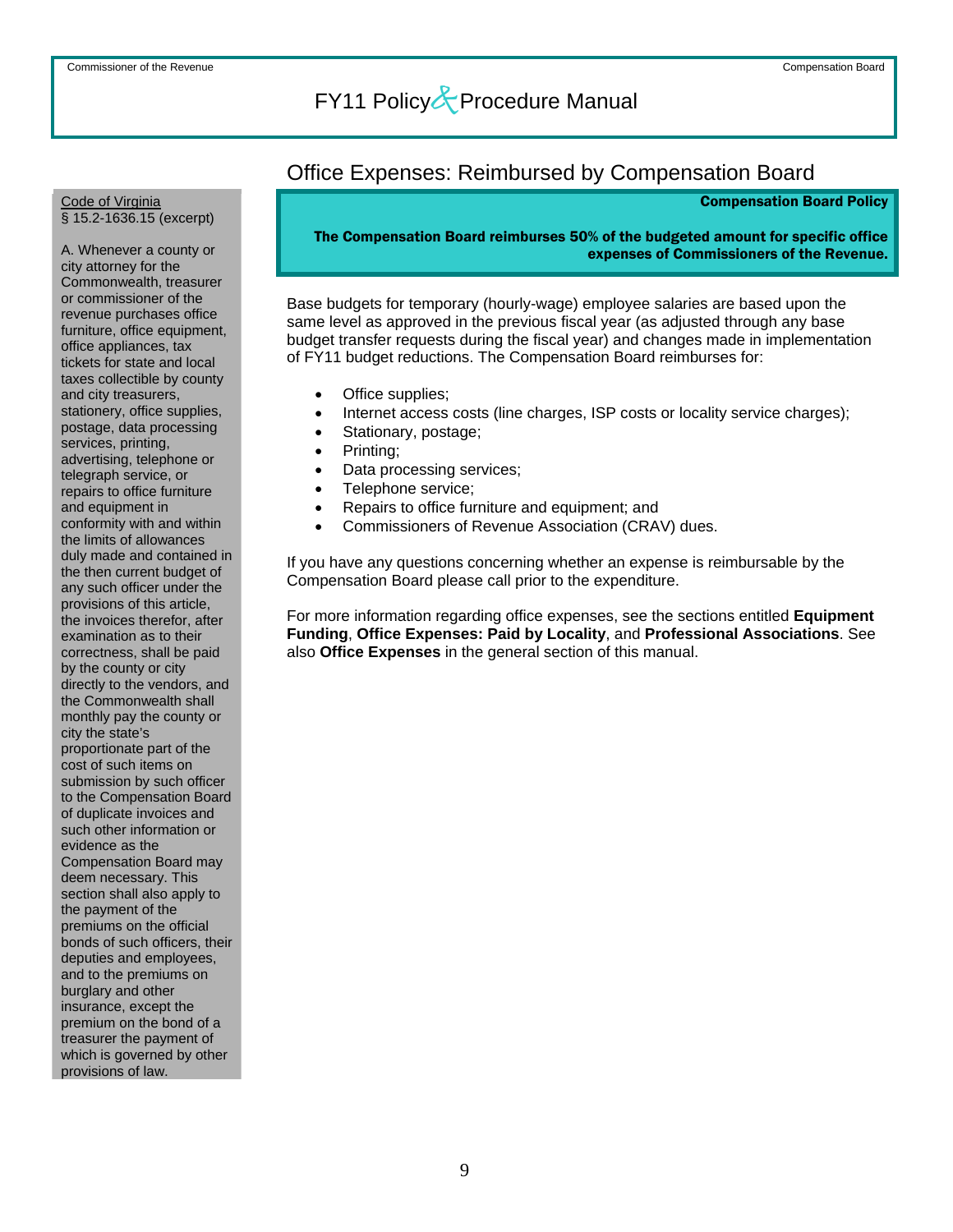### Professional Associations

#### Compensation Board Policy

Reimbursement for attendance at non-Compensation Board-sponsored training events, professional association meetings, or membership dues will not be provided as additional allowances, but are reimbursed through available office expense funds.

The Compensation Board reimburses for:

- Commissioners of the Revenue Association of Virginia (CRAV);
- Local Government Officials' Conference (LGOC); and
- Virginia Association of Local Elected Constitutional Officers (VALECO).

Only one Compensation Board-funded permanent employee per office may receive a maximum reimbursement of \$100 for CRAV, LGOC, and VALECO. VALECO dues are reimbursed for the principal officer only. Mileage expenses are included in the reimbursement for attendance at these events.

For more information regarding office expenses, see sections entitled **Office Expenses**. See also the sections entitled **Office Expenses** and **Professional Associations** in the general section of this manual.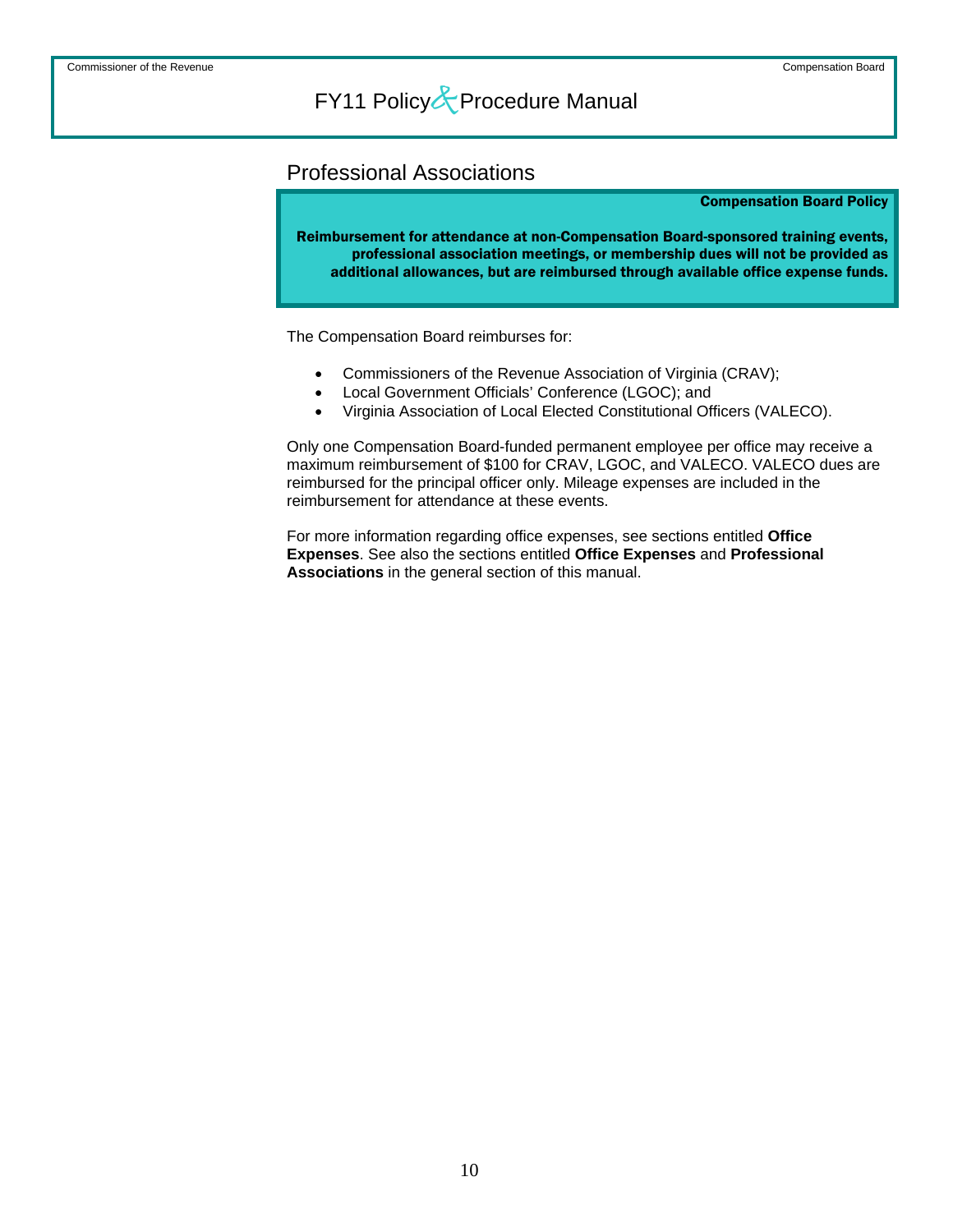### Salary

### Compensation Board Policy

The Compensation Board reimburses 50% of the 1980 salary plus 100% of all salary increases thereafter for Commissioners of the Revenue.

 The Compensation Board reimburses 50% of the approved salary amounts budgeted for Compensation Board-funded permanent staff in offices of Commissioners of the Revenue.

The annual salaries of Commissioners of the Revenue are determined according to population estimates of the city or county in which they serve. The Compensation Board uses aggregate population estimates to determine the salary of a Commissioner of the Revenue who serves two or more localities. No funding is provided for performance-based pay increases for offices with performance evaluation plans in effect in their office.

The following are the population-based salaries for Commissioners of the Revenue for FY11 and FY12.

| Population         | July 1, 2009 to<br>June 30, 2010 | July 1, 2011 to<br>June 30, 2012 |
|--------------------|----------------------------------|----------------------------------|
| Less than 10,000   | \$58,345                         | \$58,345                         |
| 10,000 to 19,999   | \$64,830                         | \$64,830                         |
| 20,000 to 39,999   | \$72,034                         | \$72,034                         |
| 40,000 to 69,999   | \$80,035                         | \$80,035                         |
| 70,000 to 99,999   | \$88,929                         | \$88,929                         |
| 100,000 to 174,999 | \$98,808                         | \$98,808                         |
| 175,000 to 249,999 | \$104,011                        | \$104,011                        |
| 250,000 or more    | \$118,194                        | \$118,194                        |

The local governing body and the Compensation Board are instructed by § 58.1- 3106, Code of Virginia, to not compensate any Commissioner of the Revenue who is late in producing tax assessments of property, income, or licenses or the required reports unless he/she can show to the satisfaction of the Department of Taxation a valid reason for the delay.

Salary scales for Compensation Board-funded employees in Commissioners of the Revenue's offices can be found on the Compensation Board website under the Budgets and Salaries tab at [http://www.scb.virginia.gov](http://www.scb.virginia.gov/).

A history of salary increases approved by the General Assembly can be found on the Compensation Board website under the Budgets and Salaries tab at [http://www.scb.virginia.gov](http://www.scb.virginia.gov/).

### 2010 Appropriation Act Item 67.50 (excerpt)

A. The annual salaries of commissioners of the revenue shall be as hereinafter prescribed.

Code of Virginia § 15.2-1636.14 (excerpt)

B. The salaries, expenses and other allowances of commissioners in the counties and cities shall be paid in the proportion of one-half by the respective counties and cities and one-half by the Commonwealth.

D. In no event shall the amount paid by each city and county as it share of the salary of its respective commissioner in any fiscal year exceed the actual dollar amount paid by such city and county for such salaries during the fiscal year ending June 30, 1980.

### § 58.1-3106 (excerpt)

B. The compensation allowed to a commissioner shall not be paid unless he has punctually performed his duties in reference to the assessment of property and licenses and has made all reports required within the time prescribed by law or can show to the satisfaction of the Department of Taxation a sufficient reason for his delay.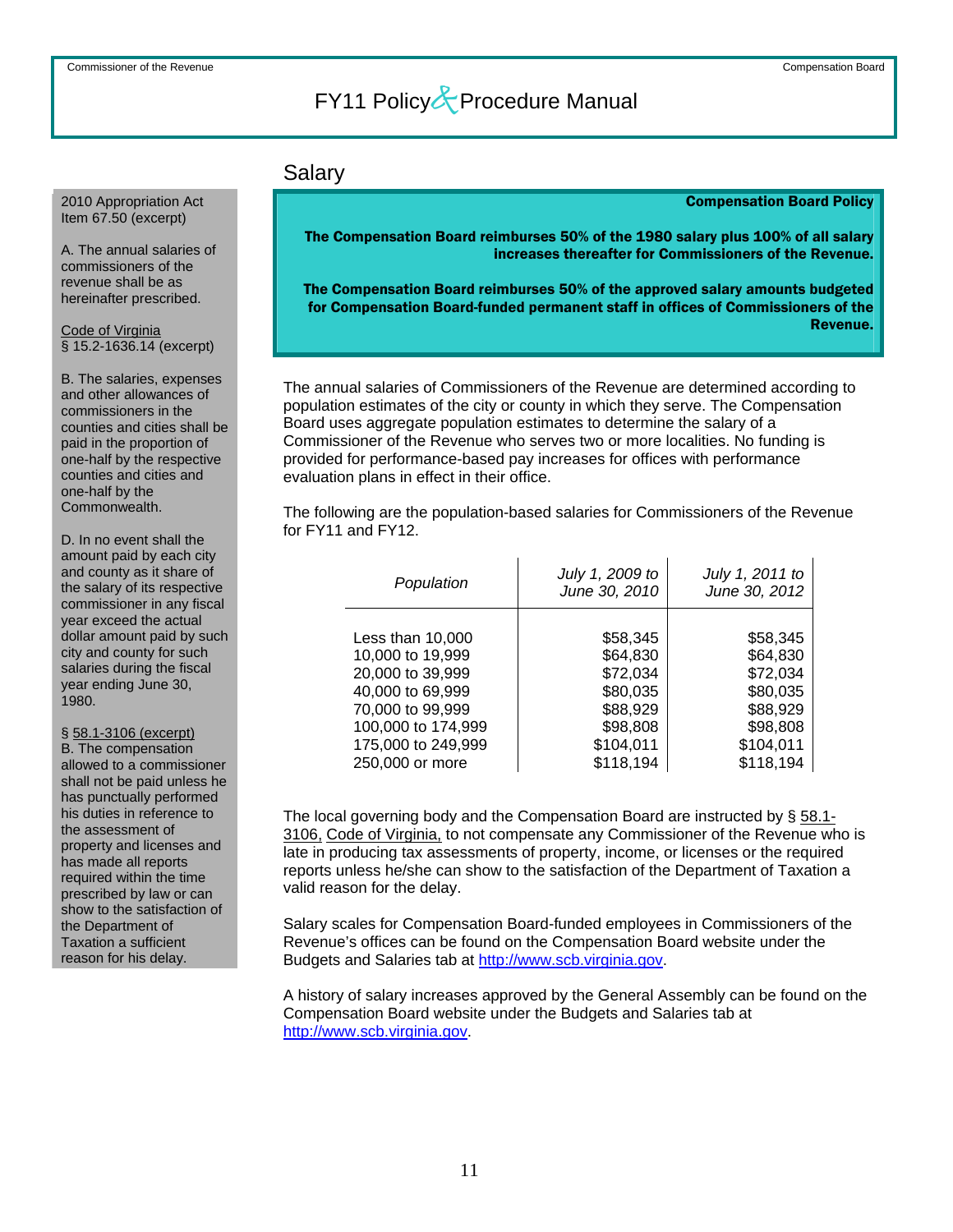### Staffing Standards

#### Compensation Board Policy

The Compensation Board uses staffing standards and a staffing methodology for allocating new positions in offices of the Commissioner of the Revenue.

In determining the allocation of additional positions, the Compensation Board considers the following criteria:

- 1. The position (or positions) must be requested by the Commissioner of the Revenue as part of the Compensation Board's annual budget request process.
- 2. The position requested must perform only statutorily prescribed duties of the Commissioner of the Revenue.
- 3. The Commissioner's office must have a personal computer, or be connected to the city/county system or have such systems scheduled for installation within 12 months.
- 4. Funds and positions must be appropriated by the General Assembly.
- 5. The Compensation Board will use the staffing methodology and weighted three-year average workload criteria, developed by the Commissioner's of the Revenue Workload Study Committee, to determine the appropriate level of Compensation Board-funded staff support for each office requesting additional positions.
- 6. The Compensation Board shall determine the number of additional positions to be allocated to any one office based upon criteria 1-5, inclusive, and additional positions shall be allocated in the order of percentage of need, where offices with the highest percentage of need will receive positions first. The percentage of need is determined by calculating the percentage that the number of additional positions needed is to the total number of current positions.
- 7. Any office receiving a new position shall **not** have its hourly-wage funds reduced equivalent to the salary of the new position.

### Staffing Methodology

The methodology used to determine appropriate staffing levels in each Commissioner's Office was developed by the Commissioner's of the Revenue Workload Study Committee and adopted by the Compensation Board.

The methodology considers current Compensation Board-funded positions, adjusted for salary reductions. By dividing the annualized amount of FY04 budget reductions to salaries by the most recent average salary of a Compensation Board-approved Commissioner's staff position, an FTE adjustment is ascertained. This is subtracted from the current Compensation Board-approved full-time employees for the total personnel. A three-year weighted average of workload, as reported by Commissioners, is calculated.

2010 Appropriation Act Item 67.90 (excerpt)

F. Any new positions established in Item 76 of this act shall be allocated by the Compensation Board upon request of the constitutional officers in accordance with staffing standards and ranking methodologies approved by the Compensation Board.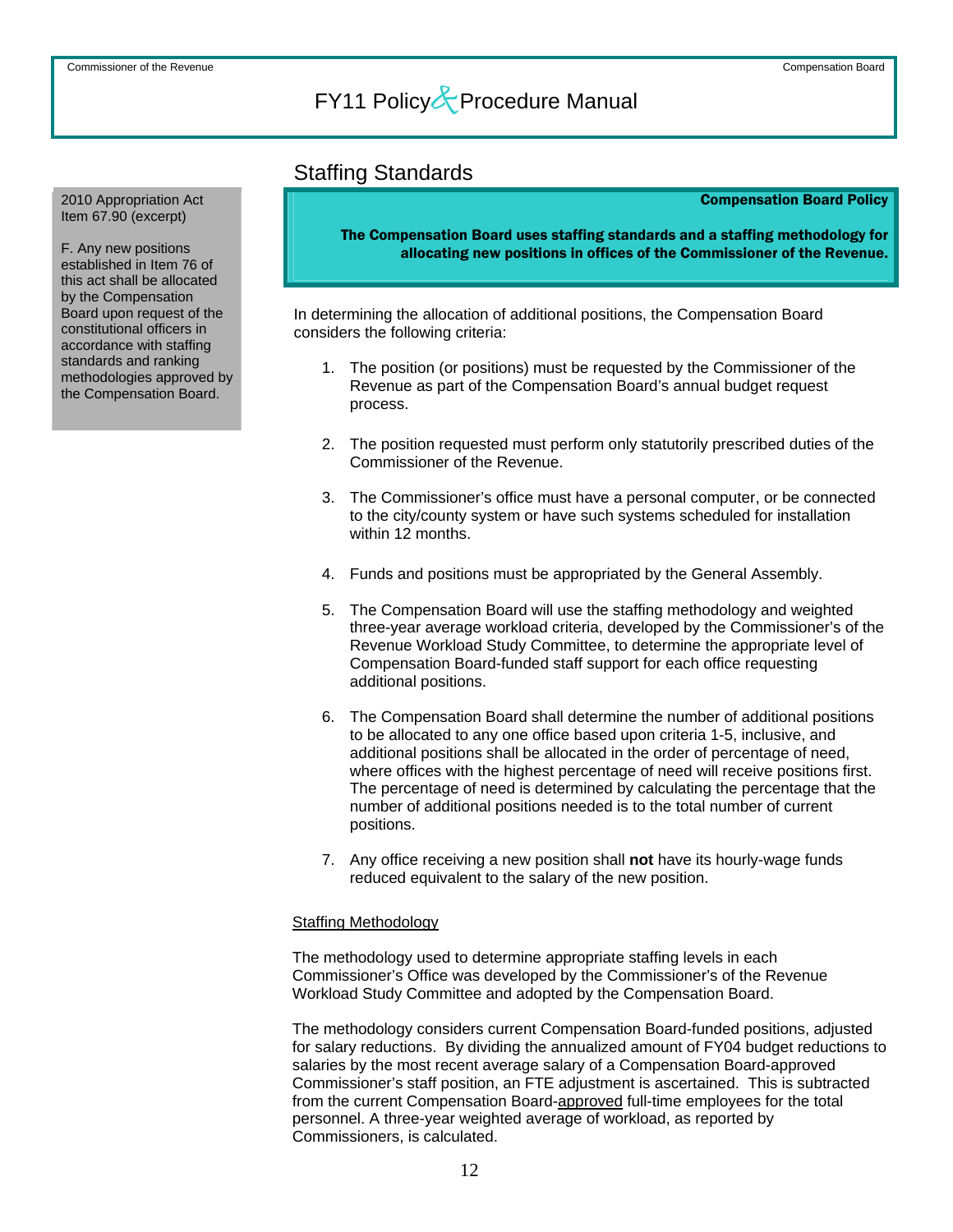### Staffing Standards, continued

Workload elements and weights are as follows:

| <b>Workload Elements</b>                                                                          | Weights |
|---------------------------------------------------------------------------------------------------|---------|
| <b>Adjustments</b>                                                                                |         |
| Number of Real Estate Tax Assessments Adjusted                                                    | 0.37    |
| Number of Business License Assessments Adjusted                                                   | 0.44    |
| Number of Personal Property Assessments Adjusted                                                  | 0.08    |
| Number of Business Personal Property Assessments Adjusted                                         | 0.50    |
| Number of Merchant's Capital Assessments Adjusted                                                 | 0.31    |
| Number of Machinery and Tools Assessments Adjusted                                                | 0.83    |
| Number of Excise Tax Assessments Adjusted                                                         | 0.66    |
| Number of Personal Property License Fees Adjusted                                                 | 0.00    |
| <b>Audits &amp; Appeals</b>                                                                       |         |
| Number of applications received for tax relief, real estate, personal property,<br>disabled, etc. | 0.30    |
| Number of business license desk audits                                                            | 0.51    |
| Number of business license field audits                                                           | 1.58    |
| Number of personal property desk audits                                                           | 0.05    |
| Number of personal property field audits                                                          | 0.74    |
| Number of merchant's capital desk audits                                                          | 0.13    |
| Number of merchant's capital field audits                                                         | 0.98    |
| Number of business personal property desk audits                                                  | 0.29    |
| Number of business personal property field audits                                                 | 6.93    |
| Number of machinery & tools desk audits                                                           | 0.90    |
| Number of machinery & tools field audits                                                          | 6.34    |
| Number of excise tax desk audits                                                                  | 0.75    |
| Number of excise tax field audits                                                                 | 5.03    |
| Number of local business license appeals                                                          | 7.19    |
| Number of state business license appeals                                                          | 22.19   |
| Number of local merchant's capital appeals                                                        | 0.76    |
| Number of state merchant's capital appeals                                                        | 1.43    |
| Number of local business personal property appeals                                                | 1.73    |
| Number of state business personal property appeals                                                | 0.19    |
| Number of local machinery & tools appeals                                                         | 4.96    |
| Number of state machinery & tools appeals                                                         | 0.19    |
| Number of local excise tax appeals                                                                | 26.95   |
| Number of state excise tax appeals                                                                | 0.19    |
| Number of local real estate tax appeals                                                           | 0.63    |
| Number of state real estate tax appeals                                                           | 1.30    |
| <b>Business Licenses, Merchants Capital &amp; Excise</b>                                          |         |
| Number of Business Licenses Issued and Merchants Capital Accounts                                 | 0.27    |
| Number of Applications Processed for Land Use Taxation and Rollback<br>Assessments                | 0.21    |
| Number of Business Accounts Assess for Excise Tax                                                 | 0.68    |
| Number of Financial Institutions in Your Locality                                                 | 0.98    |
| Number of Financial Institutions with their Main Office in Your Locality that are                 | 1.74    |
| required to file the bank franchise tax with your office                                          |         |
| Number of coal/gas severance tax, coal road tax, oil severance tax and mineral tax<br>accounts    | 0.25    |
| <b>General Administrative &amp; Legal</b>                                                         |         |
| General administrative duties                                                                     | 0.00    |
| Number of summons                                                                                 | 0.00    |
| Number of criminal failure to file complaints                                                     | 0.00    |
| Number of workman's compensation affidavits                                                       | 0.06    |
| Number of pilot programs                                                                          | 0.00    |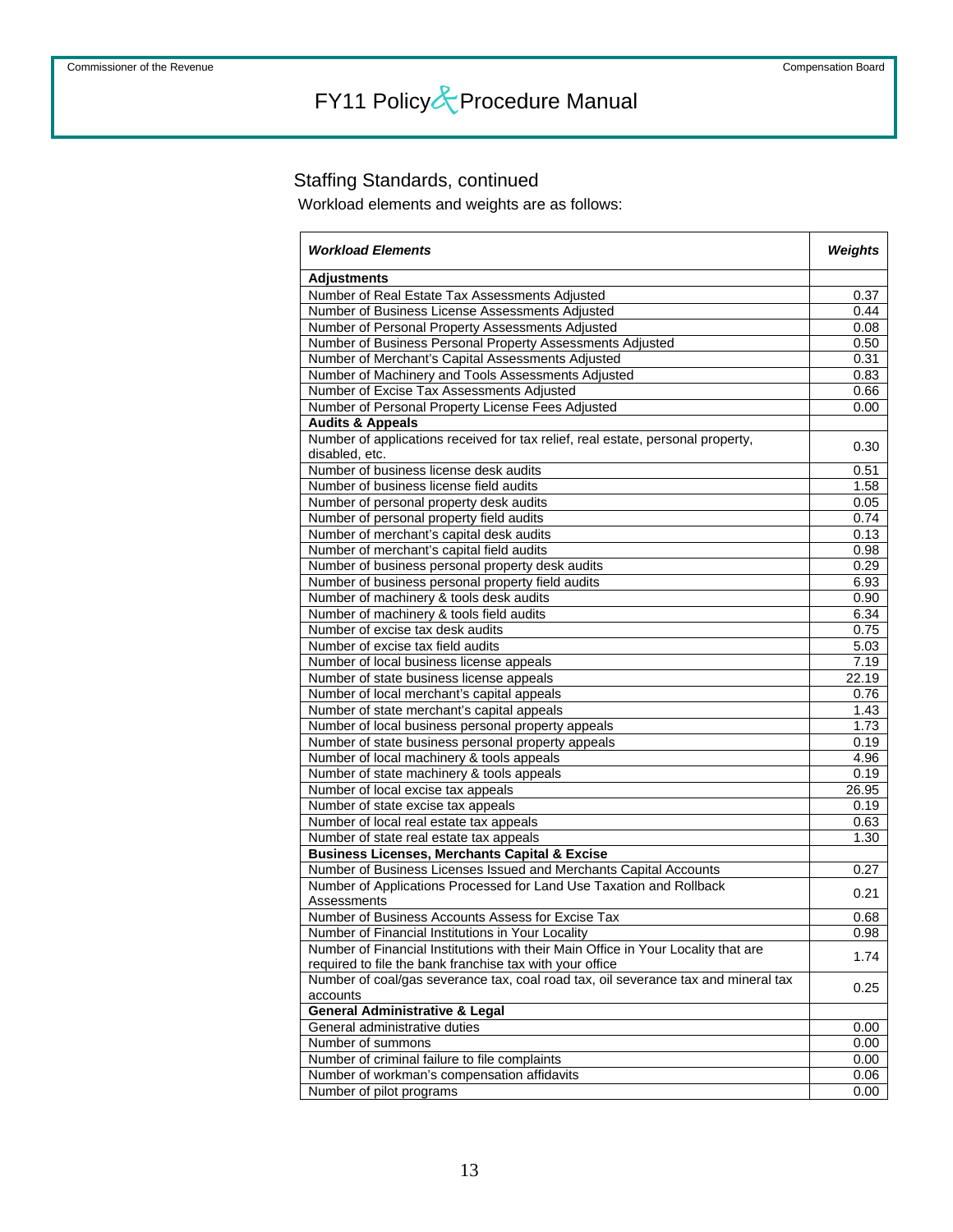<span id="page-14-0"></span> $\overline{a}$ 

# FY11 Policy&Procedure Manual

### Staffing Standards, continued

| <b>Workload Elements</b>                                                                                   | <b>Weights</b> |
|------------------------------------------------------------------------------------------------------------|----------------|
| <b>Income Tax</b>                                                                                          |                |
| Number of state income tax returns processed by your office                                                | 0.12           |
| Number of state tax assessments for annual estimated income taxpayers                                      | 0.15           |
| Number of taxpayers assisted with state income tax                                                         | 0.18           |
| Number of state tax returns prepared                                                                       | 0.40           |
| <b>Personal Property and Machinery &amp; Tools</b>                                                         |                |
| Number of personal property Assessments                                                                    | 0.03           |
| Number of personal property registration renewals                                                          | 0.02           |
| Number of personal property new registrations                                                              | 0.06           |
| Number of personal property registrations deletions                                                        | 0.03           |
| Number of personal property proration assessments                                                          | 0.00           |
| Number of personal property tax relief act (PPTRA) compliance                                              | 0.01           |
| Number of personal property tax accounts reviewed for PPTRA compliance                                     | 0.04           |
| Number of personal property vehicles researched for the DMV PPTRA duplication<br>report                    | 0.20           |
| Number of motor vehicle records reviewed for personal property tax relief<br>qualification                 | 0.00           |
| Number of motor vehicle "no fee" decals issued (ex. Military personnel or ownership<br>transfers)          | 0.00           |
| Number of motor vehicle license decals sold                                                                | 0.00           |
| Number of motor vehicle license fees assessed                                                              | 0.00           |
| Number of public service corporations that are assessed                                                    | 0.65           |
| Number of machinery & tools, business personal property & farm accts                                       | 0.15           |
| Number of mobile home assessments                                                                          | 0.08           |
| <b>Real Estate</b>                                                                                         |                |
| Number of parcels of land                                                                                  | 0.03           |
| Number of real estate assessments conducted in-house annually during your<br>locality's general assessment | 0.06           |
| Number of real estate parcels assessed on a contract basis during your locality's                          |                |
| general assessment                                                                                         | 0.01           |
| Number of mapping changes or GIS updates completed                                                         | 0.35           |
| Number of real estate transfers                                                                            | 0.41           |
| Number of reassessments due to new construction                                                            | 0.90           |
| <b>DMV Licensing Agency</b>                                                                                |                |
| Number of titles processed for DMV                                                                         | 0.25           |
| Total number of transactions for which fees are collected for DMV                                          | 0.07           |
|                                                                                                            |                |

| <b>Staffing Need</b> |  |  |  |
|----------------------|--|--|--|

After determining the number of Compensation Board employees and the total number of hours worked each year per locality, a linear regression analysis was performed to determine a formula for a line of best fit and a model was created. This formula is used to determine the number of employees predicted to be needed to perform the work in any given locality based on the combined data trend of all other offices.

Staffing standards for Commissioners of the Revenue can be found on the Compensation Board website under the Budgets and Salaries tab at [http://www.scb.virginia.gov](http://www.scb.virginia.gov/).